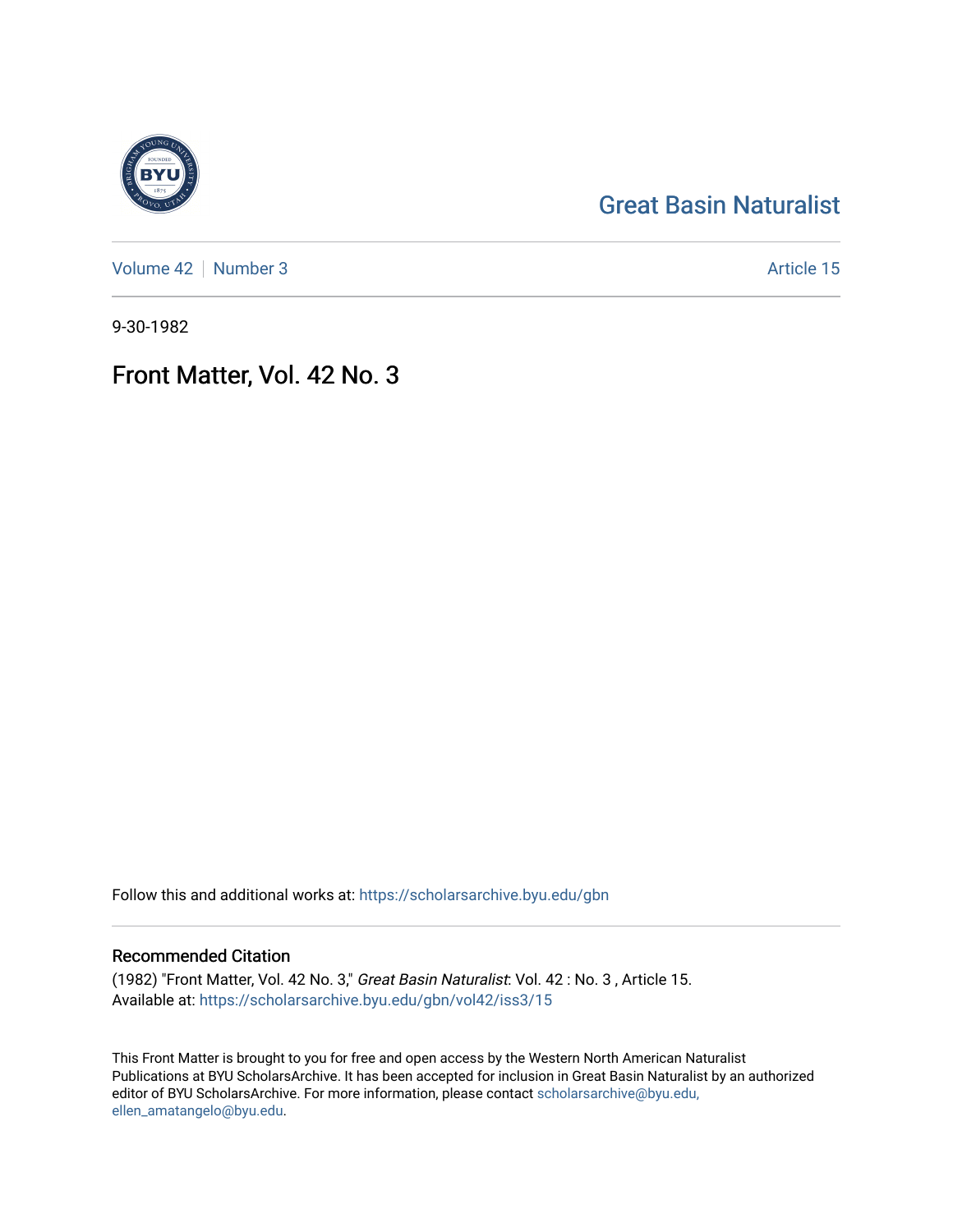# THE GREAT BASIN NATURALIST

### Volume 42 No. 3 September 30, 1982 Brigham Young University

MUS. COMP. ZOOL LIBRARY

FEB = 2 1983

MARINAIN UNIVERSITY